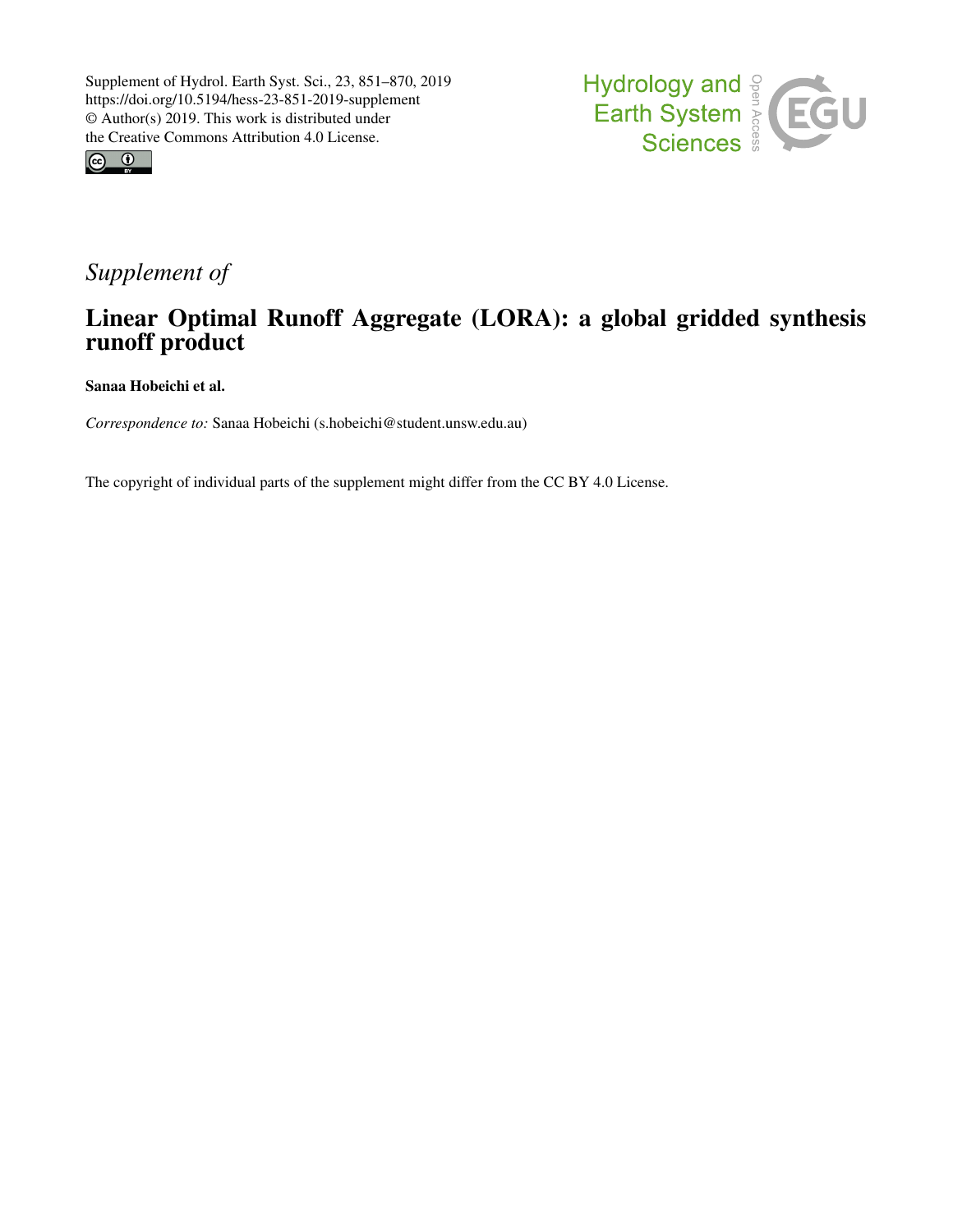## **Table S1: Example of weights (w) and bias ratios (r) computed for the participating products over a range of river basins.**

|                    | <b>HBVS</b> |         | HTESS1  |         | HTESS2  |         | JULES1  |         | JULES2  |      | LISF    |         | PCRG    |         | SURF2 |      | SURF1   |         | WGAP3   |         | W3RA    |         |
|--------------------|-------------|---------|---------|---------|---------|---------|---------|---------|---------|------|---------|---------|---------|---------|-------|------|---------|---------|---------|---------|---------|---------|
|                    | W           |         | w       |         | W       |         | w       |         | w       |      | w       |         | W       |         | w     |      | w       |         | W       |         | W       |         |
| Amur               |             |         | $-1.22$ | $-0.78$ | 0.14    | $-0.18$ |         |         |         |      | 0.46    | 0.11    | 1.75    | 0.09    |       |      | 0.51    | $-1.35$ | $-0.71$ | $-0.10$ | 0.08    | $-0.46$ |
| Copper             | 0.33        | $-0.32$ | $-0.35$ | $-0.42$ | 0.59    | 0.02    | $-0.47$ | $-0.35$ | $-0.33$ | 0.20 | 0.14    | $-0.18$ | 0.89    | $-0.19$ | 0.32  | 0.42 | 0.84    | $-0.01$ | 0.07    | 0.03    | $-1.02$ | $-0.20$ |
| Indigirka          |             |         | $-0.35$ | $-0.80$ | 0.03    | 0.02    |         |         |         |      | 1.23    | $-0.27$ | 0.42    | $-0.10$ |       |      | 0.79    | $-0.95$ | $-0.02$ | $-0.04$ | $-1.10$ | $-1.15$ |
| Mississippi        |             |         | 0.33    | $-0.14$ | 0.02    | $-0.45$ |         |         |         |      | $-0.09$ | 0.39    | 0.31    | 0.28    |       |      | $-0.13$ | $-0.06$ | 0.25    | 0.02    | 0.30    | 0.24    |
| Murray-<br>Darling |             |         | 1.01    | 0.75    | 0.08    | 0.74    |         |         |         |      | $-0.12$ | 0.91    | 0.01    | 0.93    |       |      | 0.08    | 0.81    | 0.34    | 0.40    | $-0.41$ | 0.84    |
| Olenek             |             |         | $-0.35$ | $-0.76$ | 0.08    | $-0.12$ |         |         |         |      | 2.07    | $-0.16$ | $-0.95$ | $-0.18$ |       |      | 0.28    | $-0.70$ | 0.10    | $-0.03$ | $-0.22$ | $-0.83$ |
| Parana             |             |         | 0.26    | 0.01    | 0.16    | $-0.19$ |         |         |         |      | $-0.88$ | 0.34    | 0.18    | 0.48    |       |      | 0.20    | $-0.12$ | 1.29    | 0.06    | $-0.21$ | 0.36    |
| Pechora            |             |         | $-0.38$ | $-0.34$ | 0.33    | $-0.15$ |         |         |         |      | 0.84    | $-0.13$ | 0.82    | $-0.21$ |       |      | $-0.01$ | $-0.42$ | $-0.47$ | $-0.01$ | $-0.14$ | $-0.41$ |
| Yenisei            |             |         | $-0.71$ | $-0.71$ | $-0.10$ | $-0.21$ |         |         |         |      | 2.20    | $-0.09$ | $-0.96$ | $-0.09$ |       |      | 0.52    | $-0.65$ | 0.39    | $-0.01$ | $-0.33$ | $-0.72$ |



5 **Figure S1: Climate map used in this study (available from ArcGIS online). It is a simplified climate zones map consisting of 12 broad climate classes.**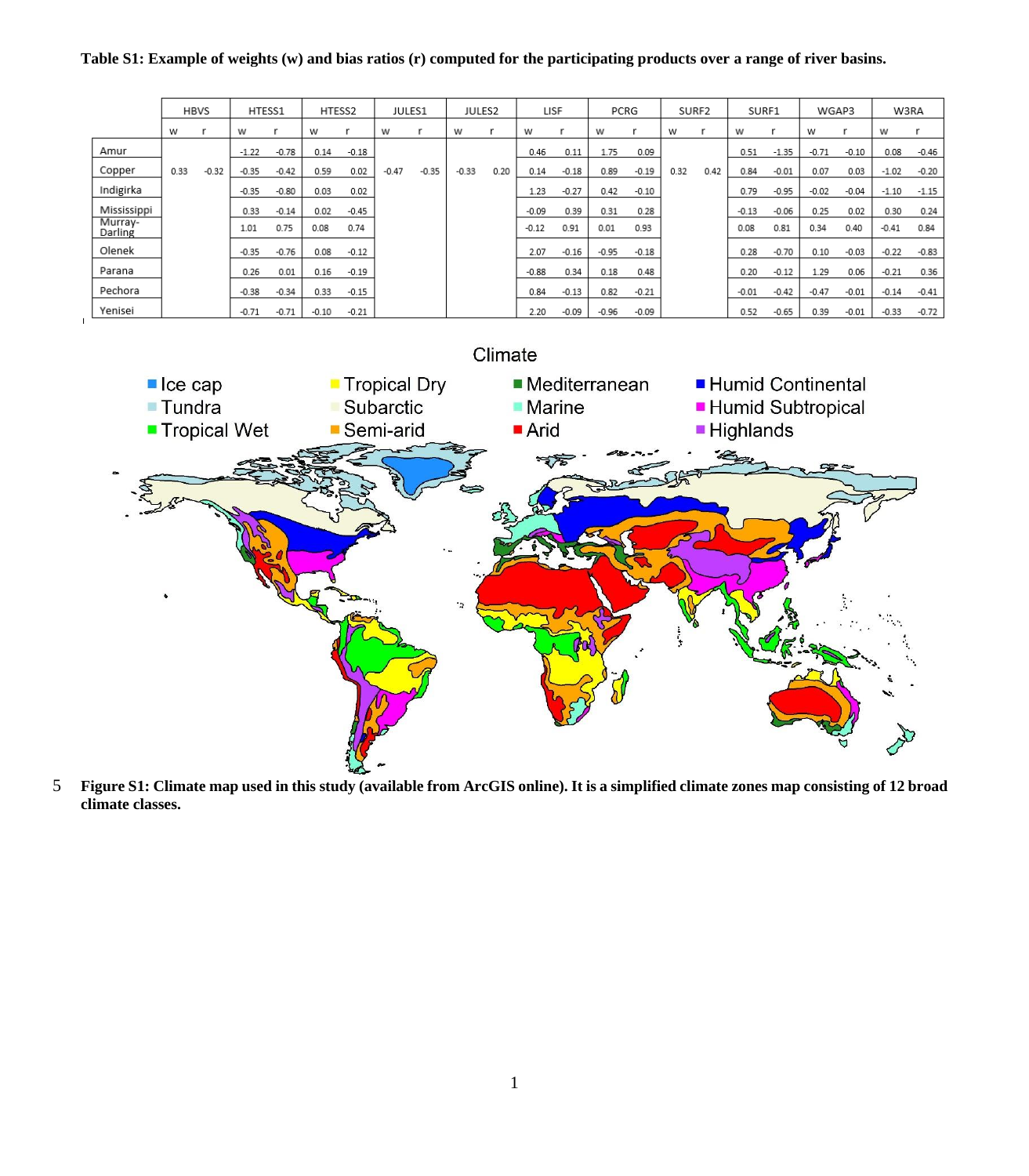

**Figure S2: Temporal correlation of LORA with the observed streamflow over the gauged basins. Basins are colour coded by correlation range and their numbers are given in brackets.**



5 **Figure S3: observed streamflow (in black), LORA Runoff aggregate (in red), and its uncertainty range (grey) over the Ganges basin**  (in mm month<sup>-1</sup>). This basin was shown in yellow in Fig. S2, indicating that LORA exhibits a high temporal correlation ( $\geq 0.9$ ) with **the observation.**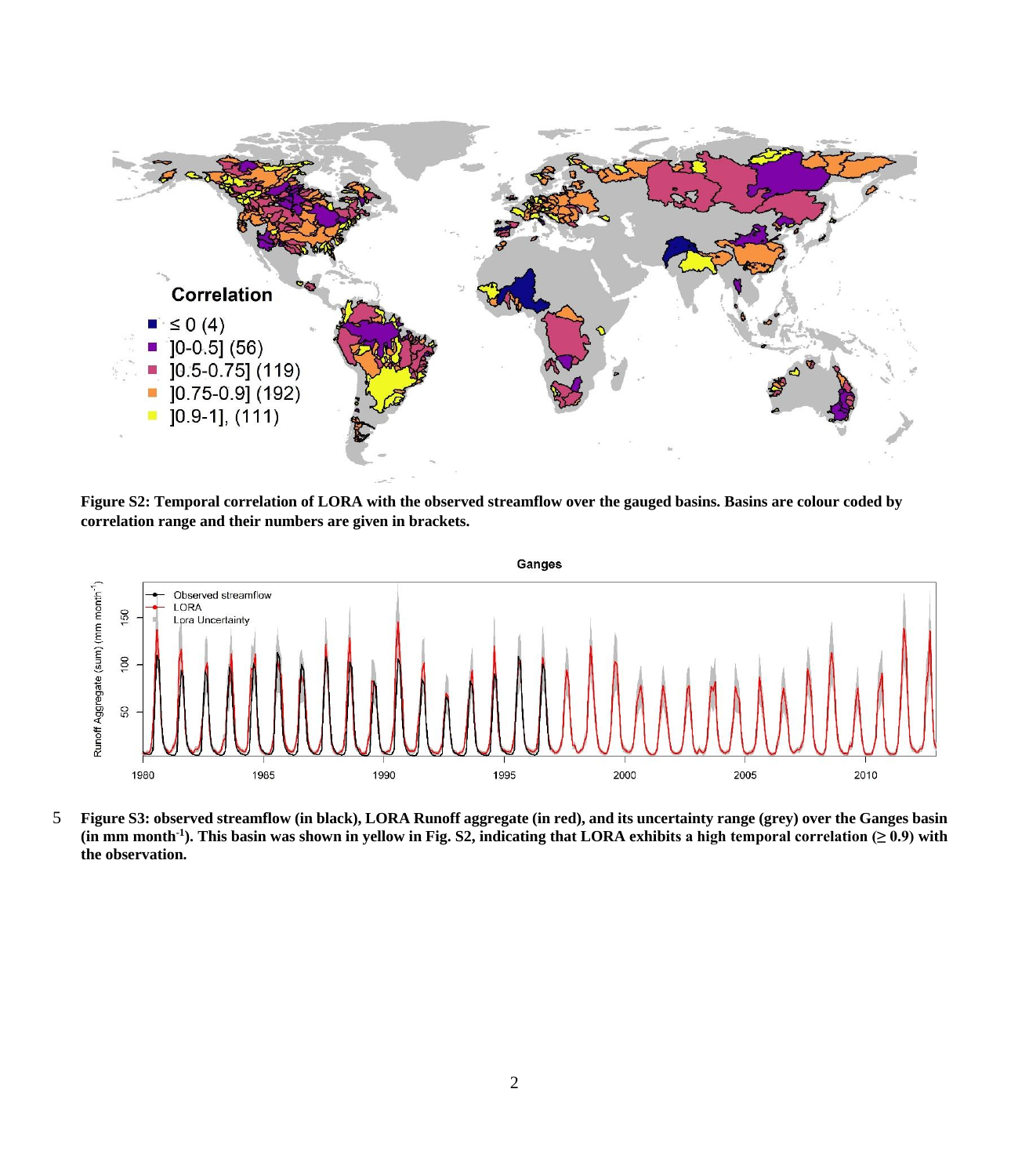

**Figure S4: observed streamflow (in black), LORA Runoff aggregate (in red), and its uncertainty range (grey) over Madeira basin, i.e. a sub-basin of the Amazon (in mm month-1 ). This basin was shown in orange in Fig. S2, indicating that LORA exhibits a temporal correlation in the range [0.75 – 0.9[ with the observation.**



5

**Figure S5: observed streamflow (in black), LORA Runoff aggregate (in red), and its uncertainty range (grey) over the Congo basin (in mm month-1 ). This basin was shown in violet in Fig. S2, indicating that LORA exhibits a temporal correlation in the range [0.5 – 0.75[ with the observation.**



10 **Figure S6: observed streamflow (in black), LORA Runoff aggregate (in red), and its uncertainty range (grey) over Lena basin (in mm month-1 ). This basin was shown in purple in Fig. S2, indicating that LORA exhibits low temporal correlation (≤0.5) with the observation.**

3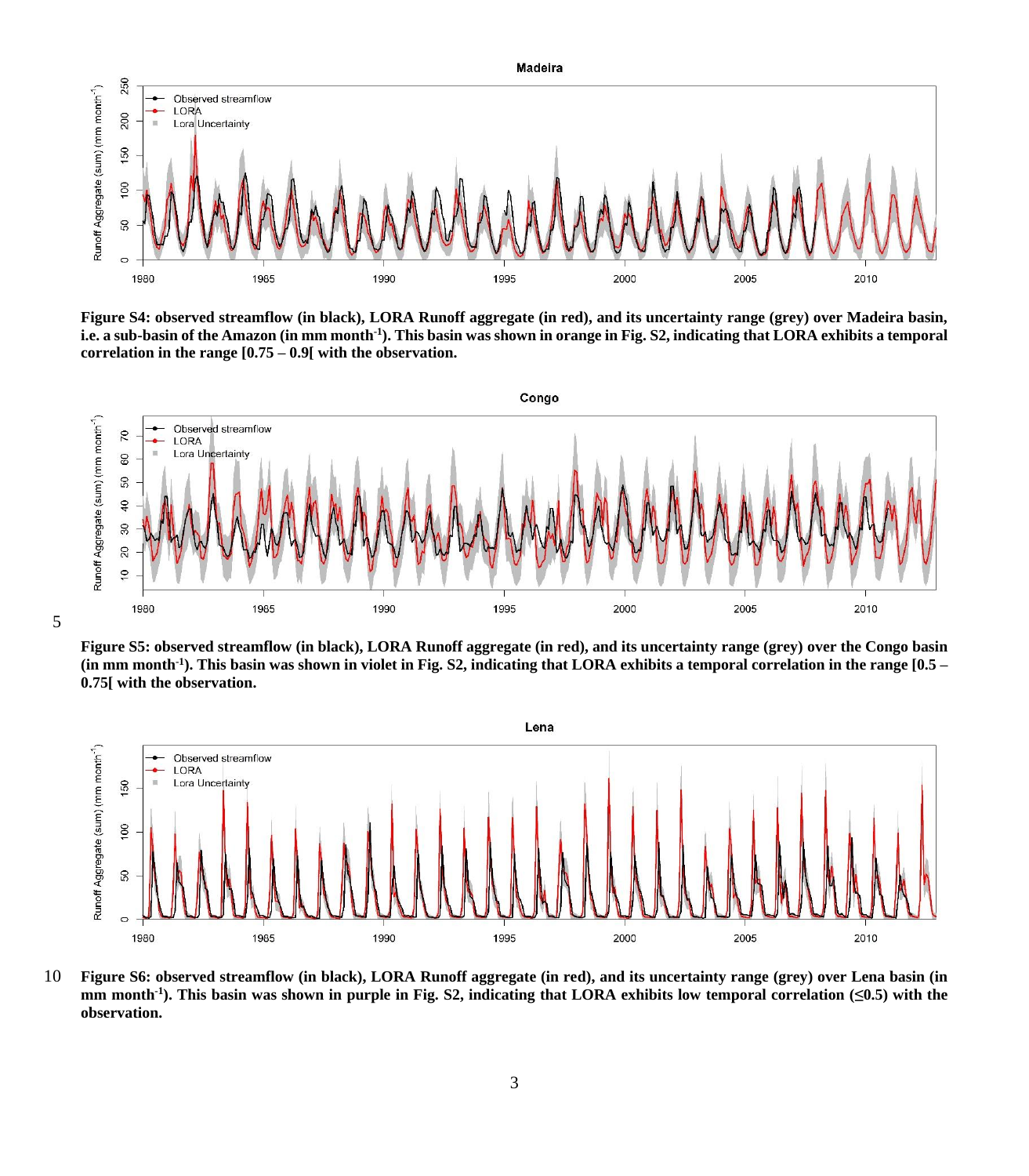

**Figure S7: observed streamflow (in black), LORA Runoff aggregate (in red), and its uncertainty range (grey) over the upper Indus basin (in mm month-1 ). This basin was shown in dark blue in Fig. S2, indicating that LORA exhibits a negative temporal correlation with the observation.** 



**Fig. S8: Global map of LORA runoff fields (mm) in May 2003**